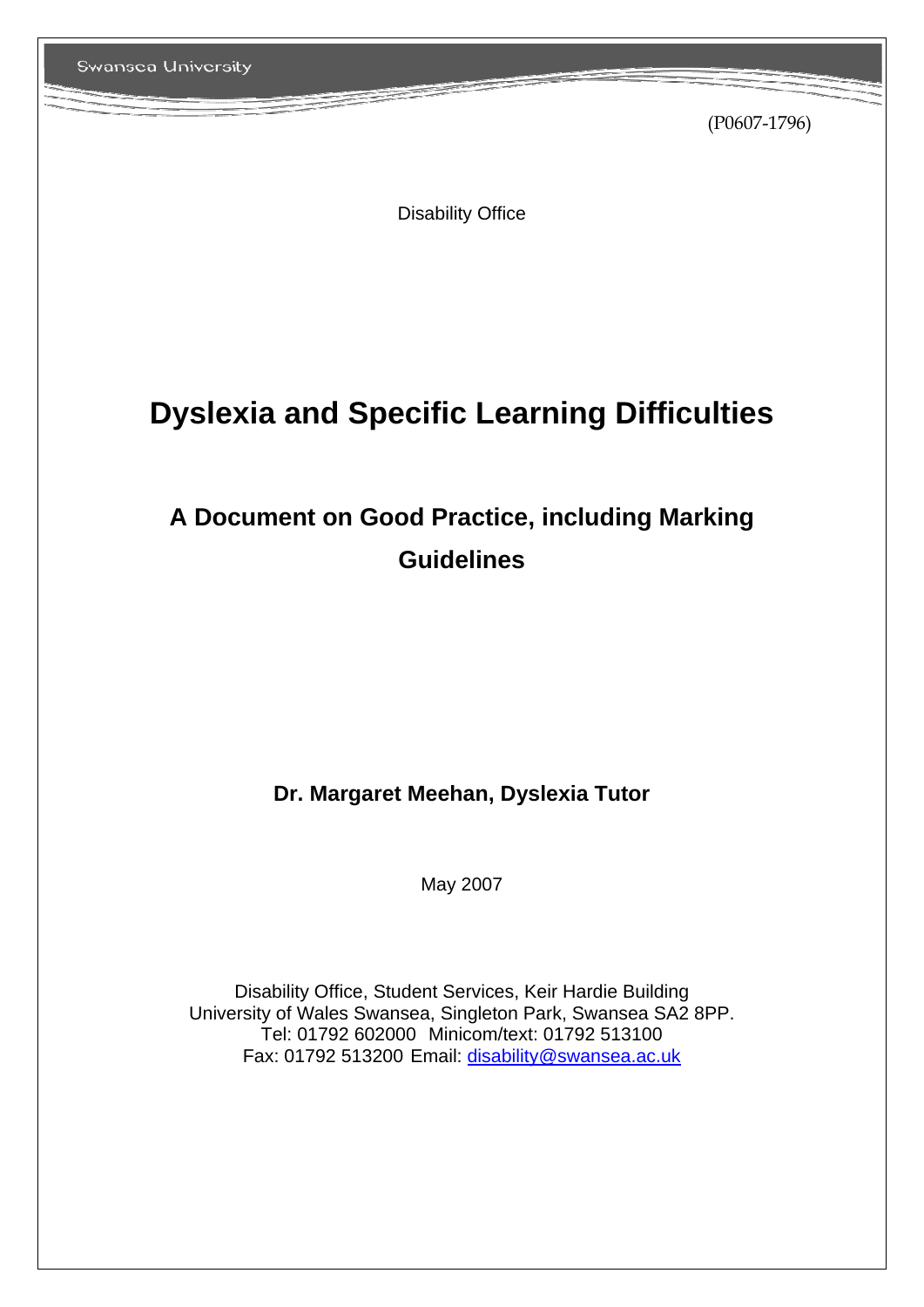# **Contents**

| 1.  | Introduction                                                                                                                                                                                                                                                                                                                                               | 3                                                                                                                            |
|-----|------------------------------------------------------------------------------------------------------------------------------------------------------------------------------------------------------------------------------------------------------------------------------------------------------------------------------------------------------------|------------------------------------------------------------------------------------------------------------------------------|
| 2.  | The Legislative Background<br>2.1. Context<br>2.2. Reasonable Adjustment                                                                                                                                                                                                                                                                                   | 3<br>3<br>$\overline{4}$                                                                                                     |
| 3.  | What is Dyslexia?                                                                                                                                                                                                                                                                                                                                          | 4                                                                                                                            |
| 4.  | How is a Student Officially Assessed as<br>Dyslexic?                                                                                                                                                                                                                                                                                                       | 6                                                                                                                            |
| 5.  | <b>Problems Encountered by Students with</b><br><b>Dyslexia</b>                                                                                                                                                                                                                                                                                            | 6                                                                                                                            |
| 6.  | 5.1. Reading<br>5.2. Writing<br>5.3. Organisation<br>5.4. Mathematics<br>5.5. Confidence and Self-esteem<br>How an Academic Tutor can help Students<br>with Dyslexia<br>6.1. Teaching a Class<br><b>6.2. Practical Sessions</b><br>6.3. Good Practice<br>6.4. Assessment and Examination Provision<br>6.5. Marking<br>6.6. Alternative Forms of Assessment | 6<br>6<br>$\overline{7}$<br>$\overline{7}$<br>$\overline{7}$<br>$\overline{7}$<br>8<br>9<br>9<br>10<br>11<br>12 <sub>2</sub> |
| 7.  | Support Available for Students with Dyslexia<br>7.1. Assessment of Dyslexia<br>7.2. The University Disability Office                                                                                                                                                                                                                                       | 12<br>12<br>13                                                                                                               |
| 8.  | Referral                                                                                                                                                                                                                                                                                                                                                   | 14                                                                                                                           |
| 9.  | <b>Contact Details</b>                                                                                                                                                                                                                                                                                                                                     | 14                                                                                                                           |
| 10. | <b>Further Information</b>                                                                                                                                                                                                                                                                                                                                 | 14                                                                                                                           |
| 11. | References                                                                                                                                                                                                                                                                                                                                                 | 15                                                                                                                           |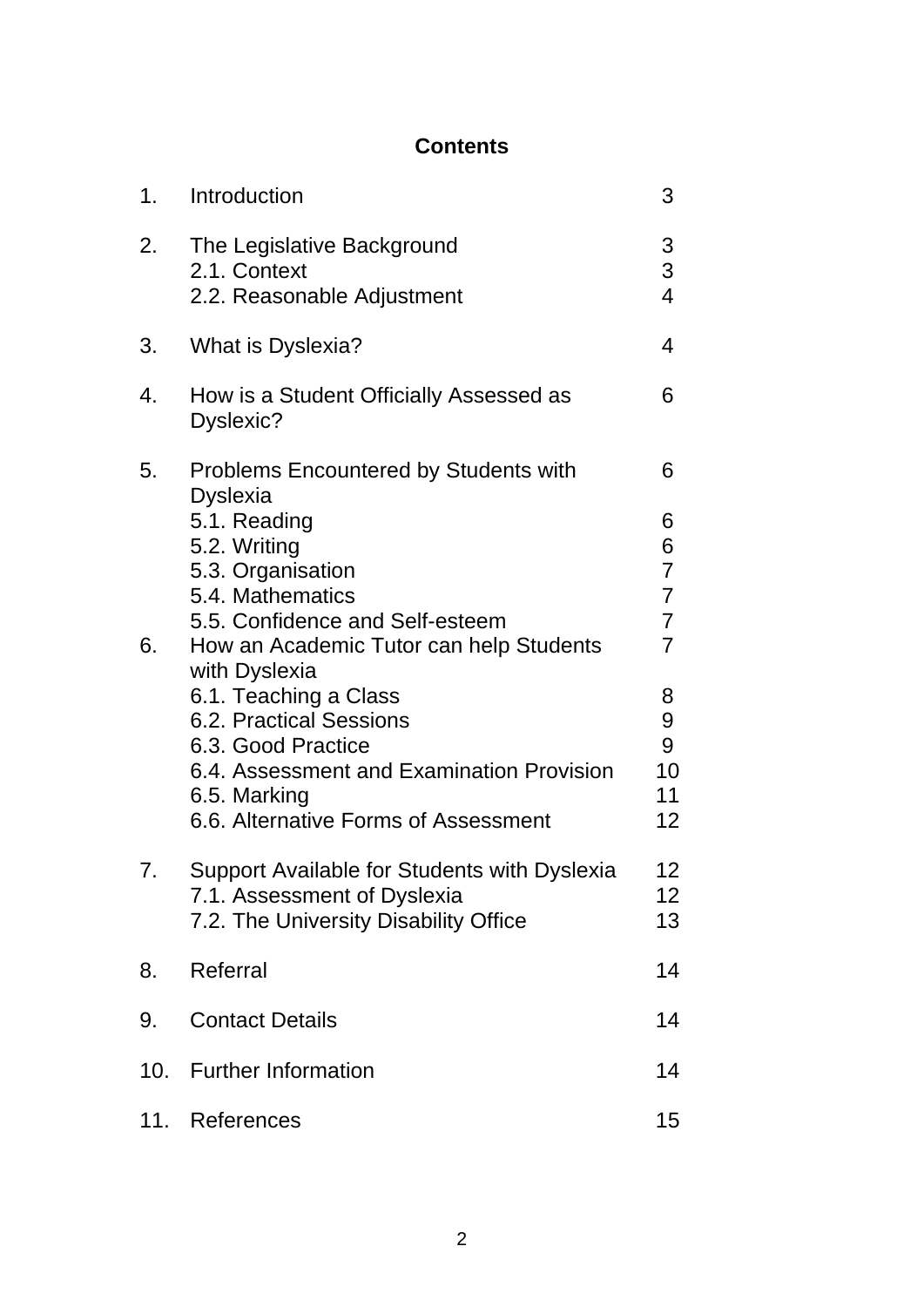# **1. Introduction**

The University positively welcomes applications from students with disabilities including Specific Learning Difficulties (SpLDs) and strives to support and facilitate them in their studies. There are a number of SpLDs such as:

- **Dyslexia** a syndrome which mainly affects reading, writing and spelling.<sup>1</sup>
- **Dyspraxia** a disorder which affects balance and fine motor control.<sup>2, 3</sup>
- **Dyscalculia** a difficulty in understanding mathematical concepts and manipulating numbers.
- **Attention Deficit Disorder** (ADD) a difficulty in maintaining attention on any task and paying undue attention to external stimuli.<sup>5</sup>
- **Attention Deficit Hyperactivity Disorder** (ADHD) a difficulty in physically remaining still as well as not being able to keep focused on tasks.<sup>6</sup>

The university wishes to support students with such SpLDs to achieve their academic goals whilst maintaining academic standards. Although how an individual's specific difficulty affects them will vary, these guidelines provide generalised advice for all students with SpLDs. While this document is concerned mainly with dyslexia, from this point forward any recommendations apply to all SpLDs.

This document seeks to outline:

- **The legislative background: the University's obligations**
- The nature of dyslexia
- The signs that may lead to its identification
- How members of academic staff can facilitate the learning of students with dyslexia
- **How a student may be referred to the Disability Office**
- The role of the Disability Office: the support provisions available for students with dyslexia

# **2. The Legislative Background**

# **2.1. Context**

The University is required by law to effectively support disabled students. This is legislated by the Special Educational Needs and Disability Act 2001 (2004 revisions are now law), commonly referred to as  $SENDA<sup>7</sup>$  Specifically, SENDA places three obligations on the University which are relevant when working with dyslexic students.

- a) Not to unreasonably discriminate against disabled students;
- b) To make reasonable adjustments to facilitate their learning (however, not at the expense of academic standards);
- c) To be anticipatory; requiring departments to plan ahead for the needs of future students.

In addition, the Quality Assurance Agency provides specific expectations on institutions to provide disabled students with the same opportunities as their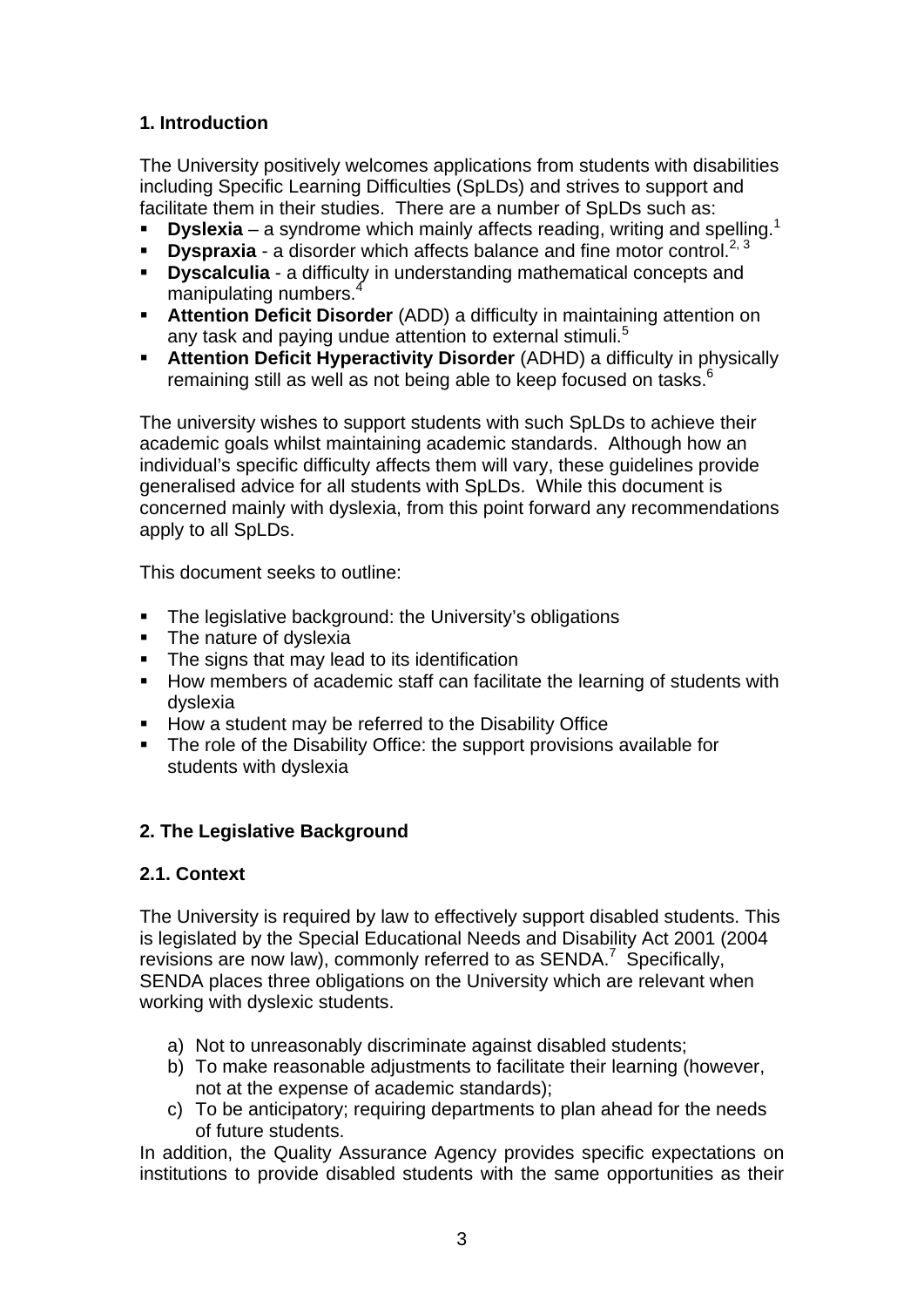peers through its Code of Practice for the Assurance of Academic Quality and Standards.<sup>8</sup>

# **2.2. Reasonable Adjustment**

The term 'reasonable adjustment' is used in  ${\sf SENDA}^7$  as the measure by which provision for disabled students is set. The term reasonable adjustment is open to interpretation but it may be considered as: "A necessary accommodation or alteration to existing academic programmes, offering individuals the opportunity to demonstrate their ability" (Association of Dyslexia Specialists in Higher Education, ADSHE).<sup>9</sup>

An example of reasonable adjustment is given in the SENDA Code of Practice<sup>7</sup>

#### Example 5.6E

A university encourages its lecturers to put lecture notes on the institution intranet. It introduces new procedures to ensure that all notes put on the intranet meet established guidelines to ensure there is no conflict with specialist software or features that students with dyslexia may be using. It therefore anticipates reasonable adjustments that it might need to make for certain disabled students.

Nb. Some departments may use software that is incompatible with assistive software but this should not prevent such software being used in e-learning.

Whilst reasonable adjustments are recommended, it should be noted that good teaching practice as outlined in this document creates an inclusive environment which benefits all students regardless of disability.

# **3. What is Dyslexia?**

It is generally accepted that dyslexia is the most common SpLD. It is estimated that 11% of the population has mild/moderate dyslexia and 4% has severe dyslexia.<sup>10</sup>

Dyslexia is often termed a hidden disability and it is usually linked, in practical terms, to a difficulty in associating sounds with pictures.<sup>11-13</sup> In addition, people with dyslexia will often have relatively inefficient rapid information processing capabilities and short-term-memory. 10, 14 Consequently, dyslexic people experience difficulties when reading, writing and spelling. All of these factors have practical implications for dyslexic students.

Dyslexia was first described in 1896 as 'congenital word blindness' in a Lancet article by Morgan.<sup>15</sup> More recent research has shown that Developmental Dyslexia, a SpLD, is a neuro-developmental syndrome<sup>16-18</sup>, genetic in origin<sup>19,20</sup> which may result in difficulties in auditory,<sup>21</sup> visual<sup>22, 23</sup> and temporal processing.<sup>24</sup>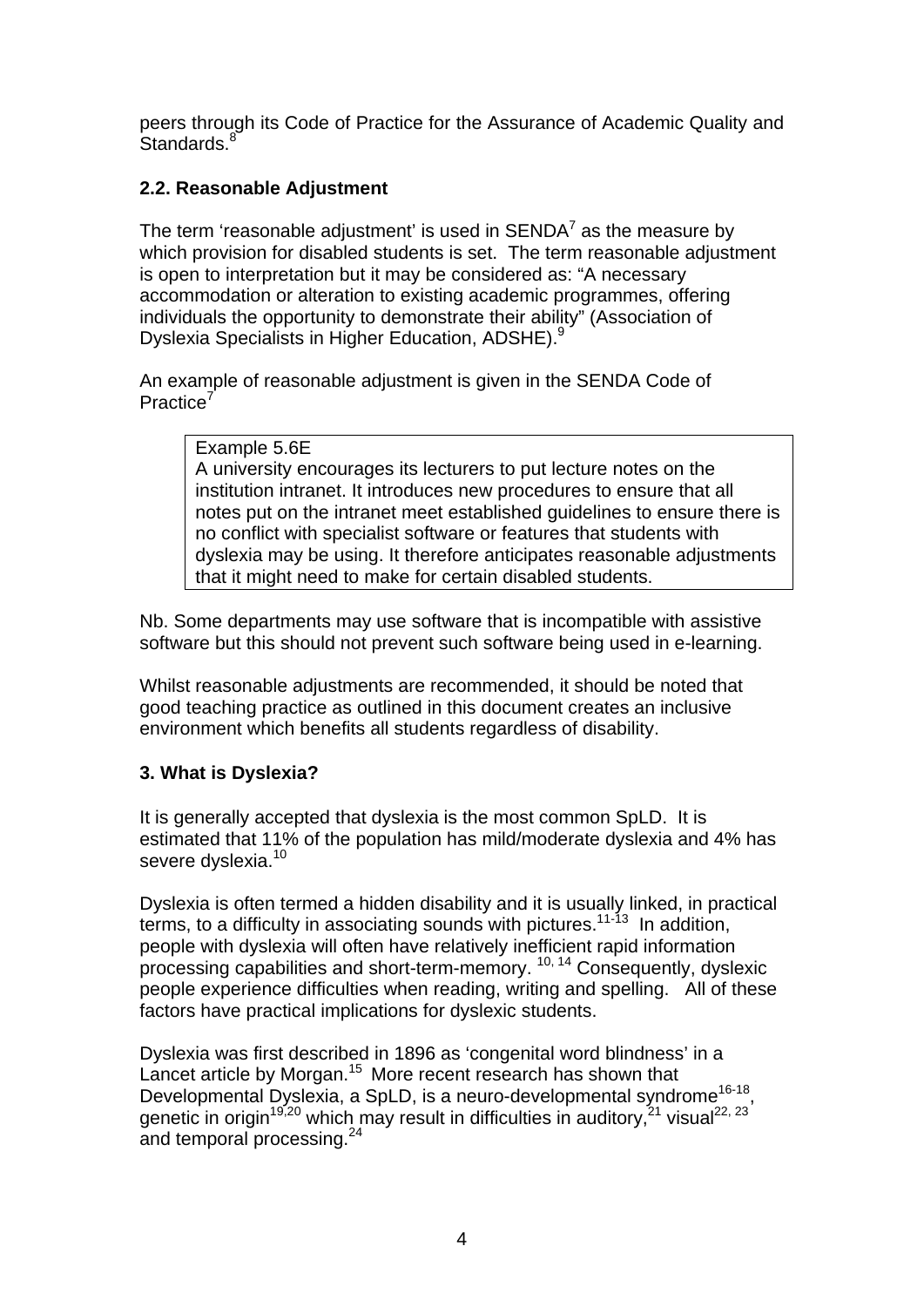Recent research using brain imaging $^{25}$  indicates that students with dyslexia use their brains differently from other people.<sup>26</sup> Other studies show that there are certain differences in brain structure in people with dyslexia.<sup>16, 27</sup> This may explain why students with dyslexia learn in a different way from other students. Indeed, some researchers view dyslexia not so much as a disability but simply as a learning difference.<sup>28</sup> However, the National Working Party on Dyslexia in Higher Education (1999)<sup>29</sup> states that the proportion of students with dyslexia at University level is 1-2%.

Dyslexia presents as an unusual balance of skills.<sup>30</sup> People with dyslexia can be very gifted in certain areas but perform less well in others. They may have strengths in verbal ability but be unable to effectively communicate in writing. They may be able to understand an advanced mathematical concept but be unable to remember the multiplication tables or perform simple arithmetic. It is important to note that dyslexia is not linked to the intelligence measure 'IQ': $^{28}$  indeed Mensa has a number of dyslexic members.

In addition, some students with dyslexia also have **Scotopic Sensitivity Syndrome (SSS)** or **Meares Irlen Syndrome**.<sup>31, 32</sup> This is a visual-perceptual problem resulting in letters and words seeming to blur and/or move about on the page making the black print on white paper difficult to read, (see samples below).<sup>33</sup> This difficulty can be overcome largely by use of an appropriate coloured overlay and/or tinted glasses. The Disability Office can undertake preliminary testing for SSS, supply overlays at a small cost and can refer students to be tested for tinted glasses.

#### 1. Blurry 2. Swirl

from the part of the infants' authorsail carel that is attached to the sincentta in determine libert syse. We received permission to analyse the remaining field liberal.

Wirtburntlannmeningtify the same ventitlism in the range of MAO housk among our 29 infants as among the dan adude examined in pervisos studies. The MAYO livets were also emittler reportilies of the type of delivery, ruse, gentler, liteth watgilt, or

| Supplementary              | courage the B                     |
|----------------------------|-----------------------------------|
| s separate from            | apecialized                       |
| Development,               | needs, there                      |
| e, all est which           | provision and                     |
| Decting the el-            | multisseeted.                     |
| Admonistration.            | This specially                    |
| we channel warner-         | of service pro                    |
| the process means .        | <b>Alicto between</b>             |
| pant aufficient            | <b><i><b>MIGLIAGEDADE</b></i></b> |
| Ad <del>iminata</del> tion | line and coord                    |
| <b>Idthuodiyeet breast</b> | <b>I WHAT OF GARA</b>             |
| COJ ed minimum amerižk     | <b>manufactured</b>               |
| أنوار والمعاد              |                                   |

#### 3. Washout 4. Rivers

| <b>CHITTYATIONS:</b>                                  |
|-------------------------------------------------------|
| Lathur is a friendly                                  |
| the committer co a norvour                            |
| bio fingga ca tho tablo                               |
| the toble. Arthur second<br>raticly and had difficult |
| em: Copulaivity word note                             |
| rdativo behavier vhich i                              |
| contents wider product                                |
| emang aveiding a job rat                              |
| لجواحقوا والمستحصحان وبسويست                          |

| By Thursdayafter | noon.                    |
|------------------|--------------------------|
| was notentirely  | surpri                   |
| no oneknewhewas  | thereey                  |
|                  | group. Heonly sawhiscla  |
| after thatthey   | werespli                 |
| Maths withlx     | Englishw:                |
| which.<br>was    | mysterious               |
|                  | endof that periodhewas   |
|                  | been atthe beginning, It |
| on page135       | ofbook2whil              |
| 135 ofbook       | <b>3asbothbook</b>       |
| the lesson       | wasoverbefor             |
|                  |                          |

Irlen Syndrome/ Scotopic sensitivity,http://www.irlen.com/index\_sss.html Images reproduced with permission.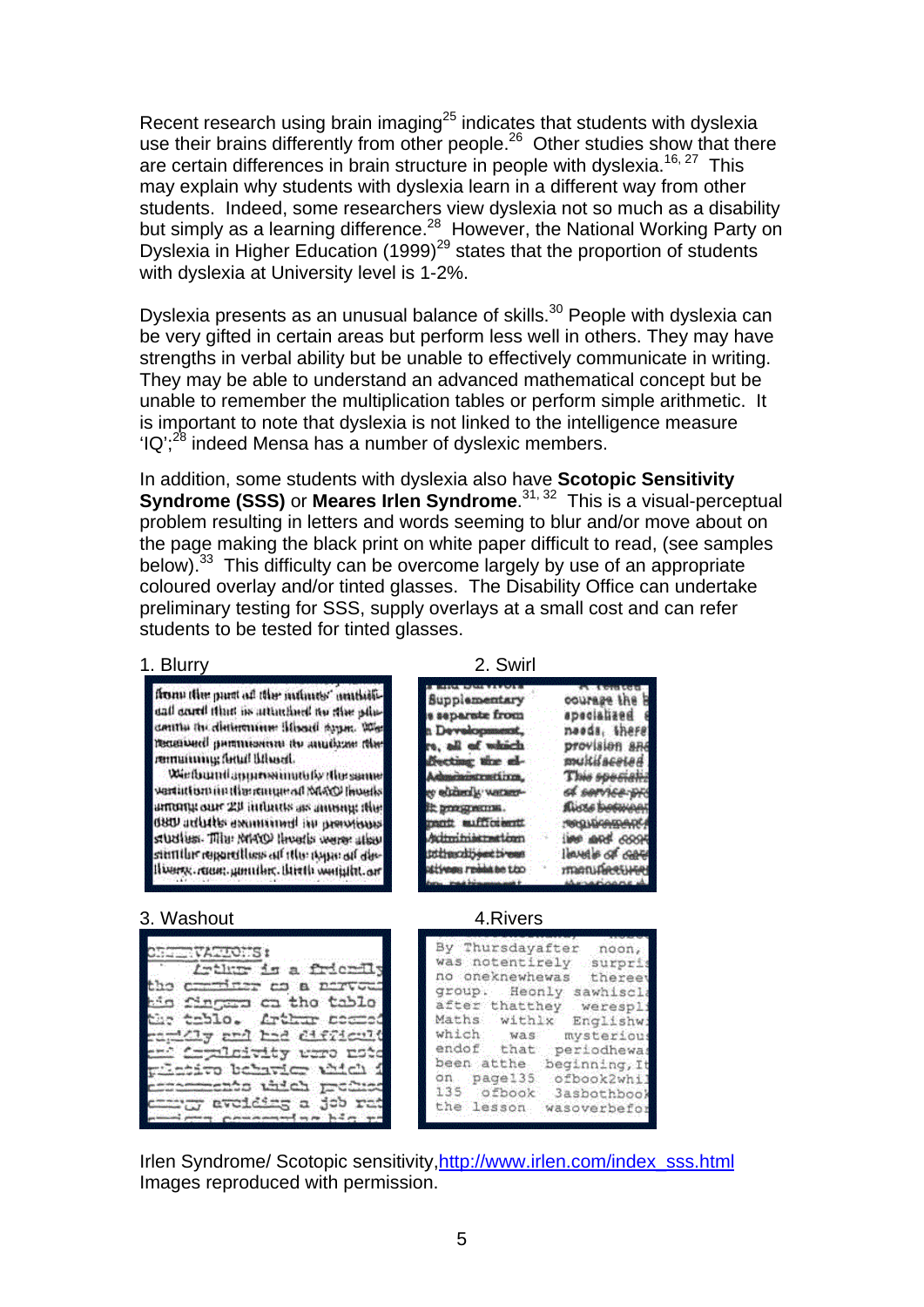# **4. How is a Student Officially Assessed as Dyslexic?**

Over the past thirty years many tests have been developed to identify children and adults with dyslexia<sup>34</sup>. An Educational Psychologist or other appropriately qualified person conducts a detailed assessment. These tests generally measure how well a candidate performs in both verbal and non-verbal tasks and assesses their achievement in reading, writing and spelling relative to general ability. These tests give a measure of the performance of the individual relative to the average for that age group in, for example, the UK population.

The Disability Office requires high minimum standards of 'proof' in order to ensure that only students who genuinely have dyslexia are provided with support. Further information on these standards is available on request.

#### **5. Problems encountered by Students with Dyslexia: key traits that can help identify if a student has dyslexia**

Any combination of the following traits may suggest that a student is dyslexic. However, it is important to distinguish between dyslexia and poor literacy skills: it is for this reason that a professional assessment using standard tests is sought to differentiate the two.

Students with dyslexia may have difficulty in some or all of the following areas:

# **5.1. Reading**

Students may have problems keeping up with course reading as reading text accurately is difficult and texts have to be re-read to gain comprehension. Reading aloud may also be particularly difficult. Pronouncing words, reading symbols, reading at speed, proof reading, reading timetables and filling in forms can all be problematic.

# **5.2. Writing**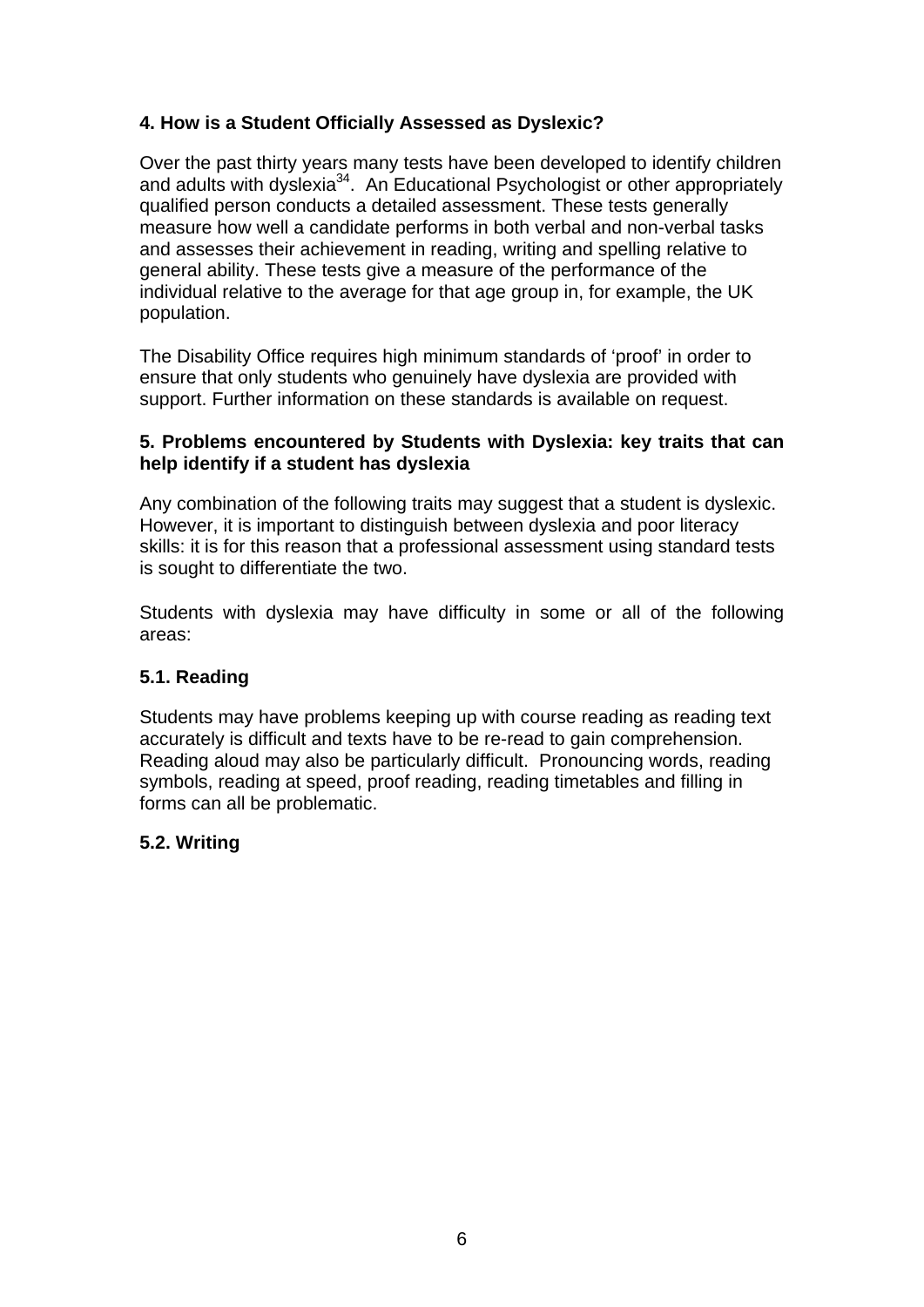Students with dyslexia find it hard to put down on paper what they can express verbally. This is particularly true when working under pressure. For example, in examinations a student with dyslexia will often not perform to the standard previously demonstrated in coursework assignments. Staying focused on a line of argument within an assignment may be difficult, as students with dyslexia tend to see the whole pattern of a topic rather than keeping to one single argument. Thus structuring an essay can be extremely challenging, although with appropriate tuition, strategies can be developed to help students in this area. The use of correct spelling, grammar and punctuation may also prove difficult as may copying text accurately from a white board, OHP or PowerPoint presentation. Listening and writing simultaneously is a difficult task for students with dyslexia, and therefore notetaking can be difficult or impossible. In presentations students may mispronounce words.

# **5.3. Organisation**

Managing complex tasks or performing a number of simple tasks simultaneously can be problematic. Examples of common difficulties in organising academic life include filing of lecture notes, meeting deadlines, remembering days, dates and times of events, etcetera.

It is possible for students with dyslexia to arrive at a lecture theatre or laboratory class late because they have remembered the time, date or room number incorrectly.

#### **5.4. Mathematics**

Research indicates that people with dyslexia can have difficulty in performing simple calculations even though they may grasp complex concepts and progress to high levels of academic achievement. 35, 36

#### **5.5. Confidence and Self-esteem**

Many students have had negative experiences during their education and it may be hard for them to admit a difficulty or to ask for help.

It is also important to note that students with dyslexia can suffer more from the effects of stress than students without dyslexia. Stress has the effect of increasing dyslexic traits and, in certain circumstances, may result in a student with mild dyslexia exhibiting the symptoms of severe dyslexia.<sup>37</sup> As some days may be more stressful than others, their academic performance and general functioning can vary.

# **6. How an Academic Tutor can help Students with Dyslexia**

Generally, students with dyslexia do not wish to have an advantage academically over other students, but simply desire a 'level playing field'. To address this the multi-sensory method of teaching was developed which uses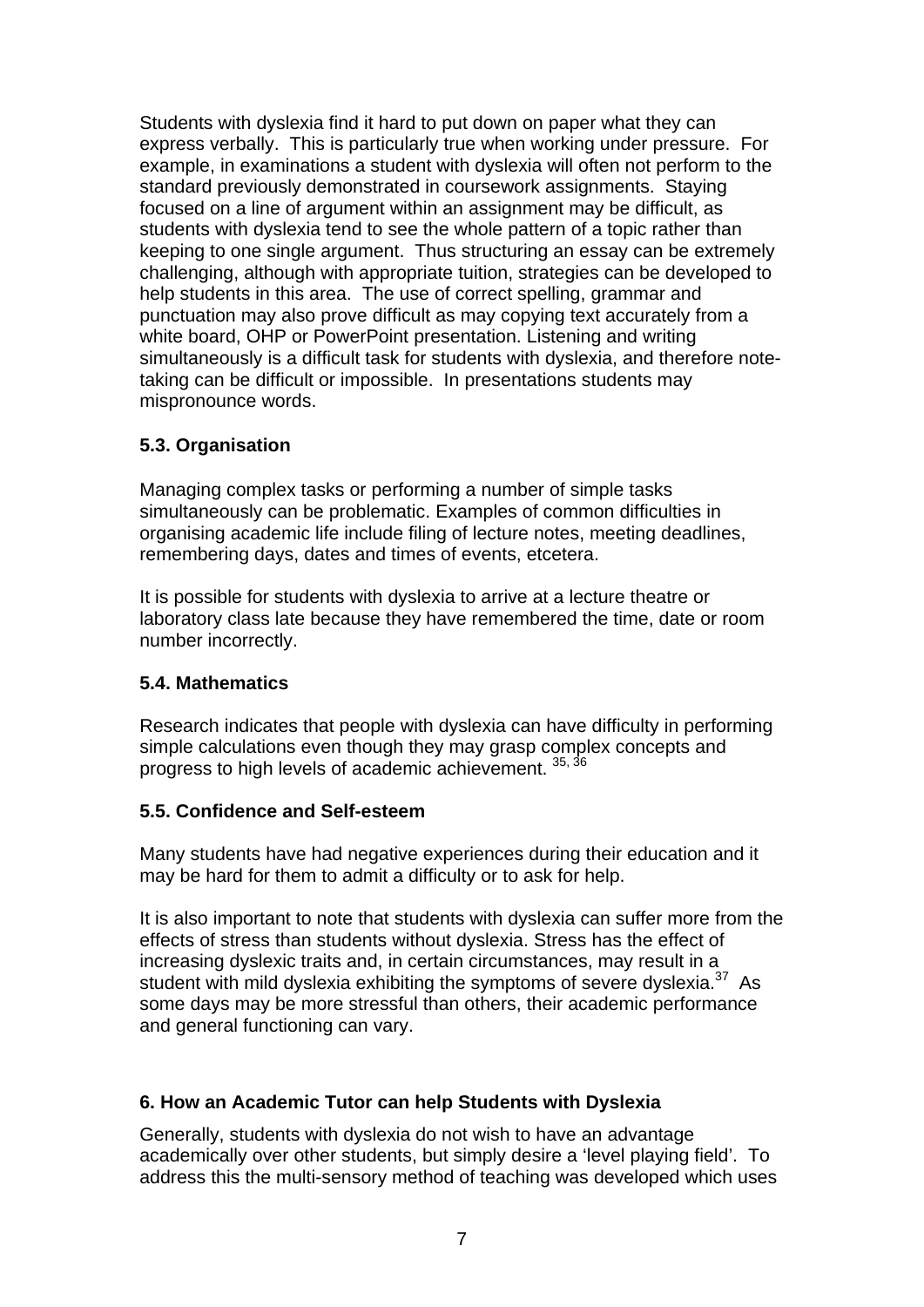visual, auditory and kinaesthetic memory (learning which involves the sense of touch, as in touching, feeling, moving, and manipulating objects) simultaneously. Using multi-sensory teaching methods not only supports students with SpLDs but improves the learning experience of all students and creates an inclusive teaching environment.

Dyslexia is a syndrome: not all students with dyslexia will show the same pattern of difficulties. Unless they have only recently been assessed, most students with dyslexia have developed some coping strategies in order to achieve in an academic setting. However, multi-sensory teaching methods and presenting material in a variety of ways are particularly successful and indeed can help all students to learn more effectively.

The following suggestions involve teaching in a multi-sensory way. **6.1. Teaching a Class** 

Several approaches may be used, some of which may already be employed.

- Students with dyslexia benefit from repetition and reinforcement, so it is helpful to give an overview of the course at the beginning, as well as the contents of each lecture when working through the unit of study.
- Allow students to record lectures (audio only). This is commonly recommended by study skills assessors. Students are often provided with discreet, compact equipment that works best when placed on a desk, lectern or bench at the front of the lecture theatre.
- Provide reading lists and lecture handouts in advance or have lecture materials available on the web. This is considered a reasonable adjustment as it is often difficult for students with dyslexia to listen and write simultaneously, whereas annotating handouts is an effective way to take in information.
- Use systematic colours in OHPs and PowerPoint. Do not make slides too crowded. Use clearly contrasting colours, for example dark text on a cream background on an OHP or off-white text on a dark background when projecting PowerPoint slides. (Clarity in presentation of materials also helps visually impaired students.)
- **Use diagrams, flow charts and mind-maps**<sup>38</sup> where possible.
- Break up text and use bullet points and sub-headings where possible.
- There has been much debate about the most appropriate font to use in printed documents. It is commonly found that an 'uncomplicated' font which has plenty of space around individual characters such as Arial (as used in this document) or Comic Sans helps. However, there are occasions where these fonts are inappropriate. A good example is the convention of using roman characters in Science and Mathematics. However, it is important to be aware of any ambiguity that may be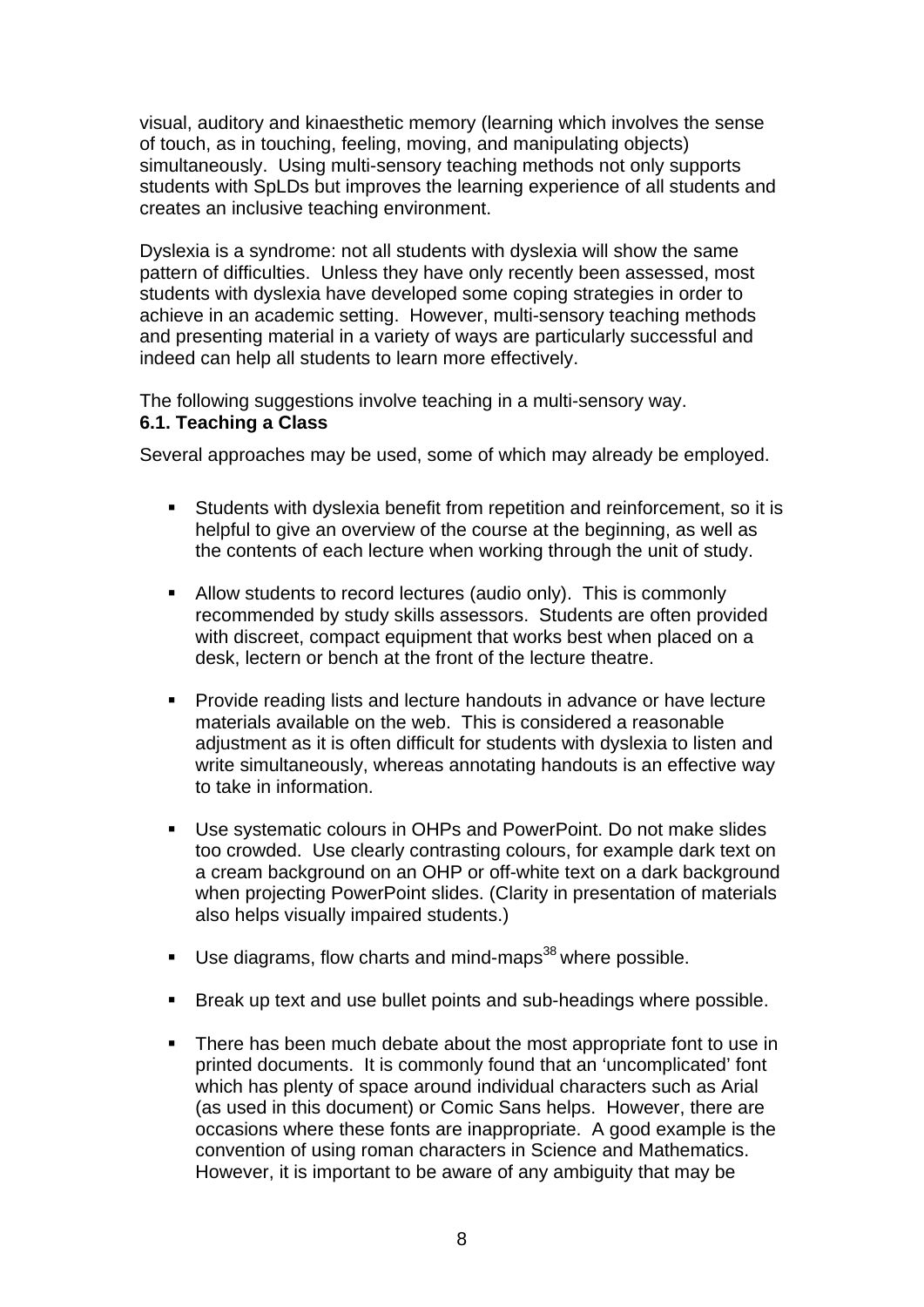caused by the similarities between symbols, for example that of the number 1 and the lower case letter l.

- When reading, some students may have difficulty correctly reading line after line of text (referred to as 'tracking'), and may therefore inadvertently miss out one or more lines of a paragraph. This is due to involuntary eye movement. To aid students, it is recommended that printed materials be formatted as left justified [as this document is] giving an unevenness to the 'right edge', thus allowing students to find their place more easily.
- **Write new technical terms or jargon words on the board. Where** possible use 3D models, movement (possible in PowerPoint presentations), hands-on activities, mnemonics and audio-visual aids.

In addition to the above measures ADSHE<sup>39</sup> recommends:

- Use of off-white or cream paper for handouts to reduce glare when reading.
- **Including library catalogue references for books on reading lists.**
- **Prioritised reading lists.**
- All reading for tutorials to be given beforehand, especially if a student has to read aloud.

#### **6.2. Practical Sessions/ Laboratory Work**

- Be aware that students with dyslexia may take more time to read any instructions than the rest of the cohort. Densely packed text will slow their reading. Breaking instructions down into individual steps, duly numbered, is often helpful.
- **Sometimes students will need to repeat or go back over processes that** have been demonstrated in order to achieve fluency. Some flexibility in giving these students extra time will help them to consolidate their learning.
- If practical sessions have involved taped notes or interviews, for example counselling or language courses, students with dyslexia may need more time to transcribe the recording.

#### **6.3. Good Practice**

 If you know there are students with dyslexia in your lectures or tutorial groups be sensitive towards them by not paying attention to the fact publicly, unless they have given you permission to do so.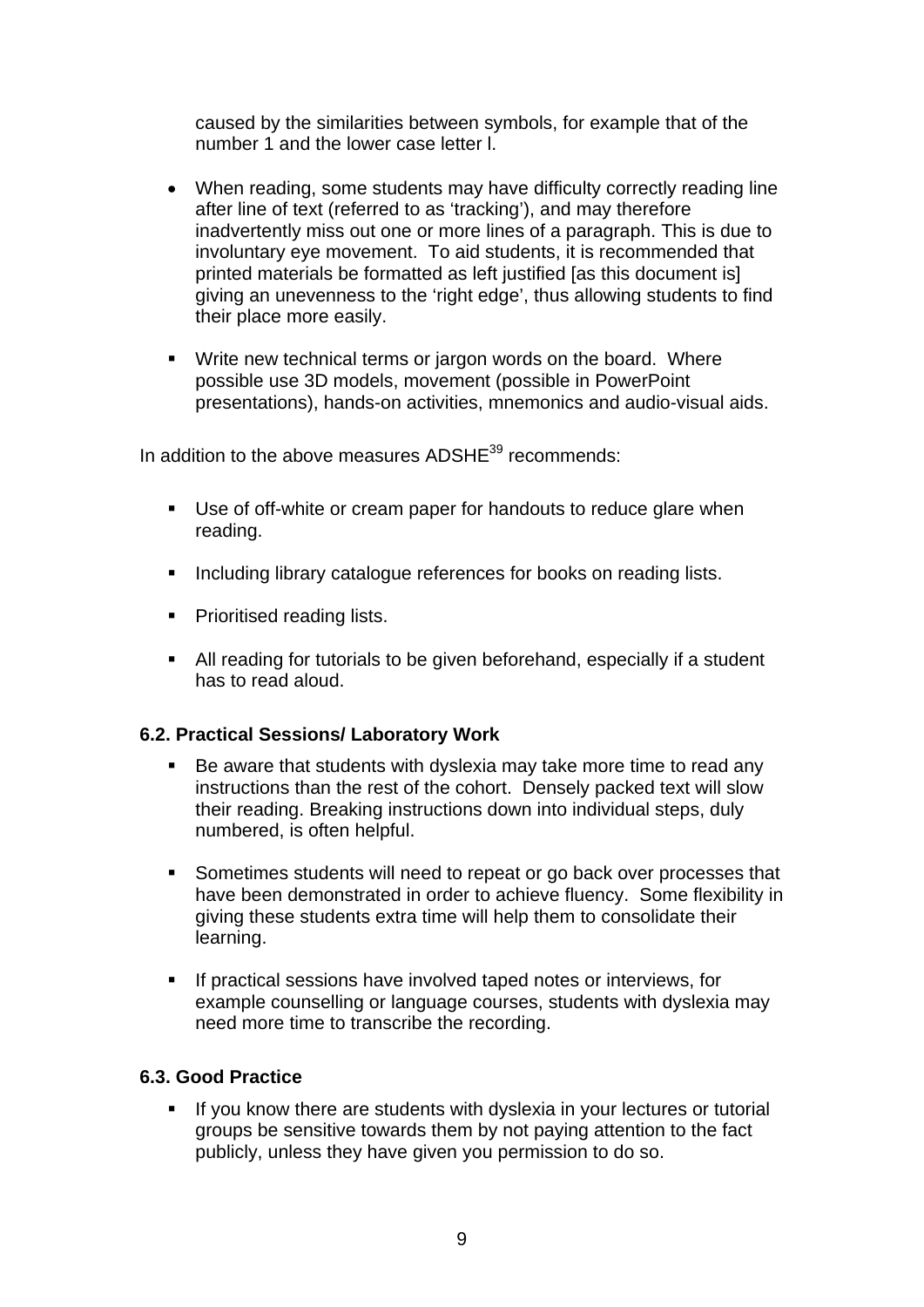- Be aware that to question the genuineness of the disability can demoralise and humiliate the student. The Educational Psychologist's Report should be proof enough. The Dyslexia Tutor can advise on methods of broaching the subject with a student.
- Most students with dyslexia are reluctant to ask for special consideration and only do so when it is really necessary.
- A student with dyslexia will often have worked much harder than other students in order to reach university. A poorly presented piece of work may have taken them a long time and significant effort to produce.
- Do not make jokes about an individual's spelling, however lighthearted, as a student may be very sensitive to such comments.
- Students who have been assessed as having dyslexia later in life may have bad memories of school. They can be traumatised by such an assessment, trying to accommodate the information they have received and feeling they now have a 'label'.
- Be aware of the possibility that an individual may be experiencing stress outside of their studies which may compound and exacerbate their dyslexia.

#### **6.4. Assessment and Examination Provision**

When assessing a student with dyslexia it is important to be aware of the learning outcomes and assessment criteria of the module. Indeed this is an important aspect of providing Accessible Curricula<sup>40, 41</sup> For example, if knowledge is being assessed, then spelling, grammar and punctuation should be disregarded. However, if spelling is crucial, for example in a foreign language module, then errors should be penalised. If English language is being assessed, again, errors should be penalised. In terms of mathematical calculations, numbers may be written incorrectly especially when a calculation spans more than one page and allowances could be made for this. However, if the aim of the assessment is to present correct calculations in addition to the correct overall answer then marking should reflect this.

In addition:

- Do not make the grammar of coursework questions too convoluted. Clarity of questions means that students have a better chance of giving clear answers. The same applies to the rubric on an exam paper, helping to avoid students answering the wrong/insufficient number of questions where they have options.
- **Spell checkers are not necessarily the perfect solution to spelling** difficulties. They require the user to have a broadly accurate idea of how to spell the word in question. Therefore, marks should be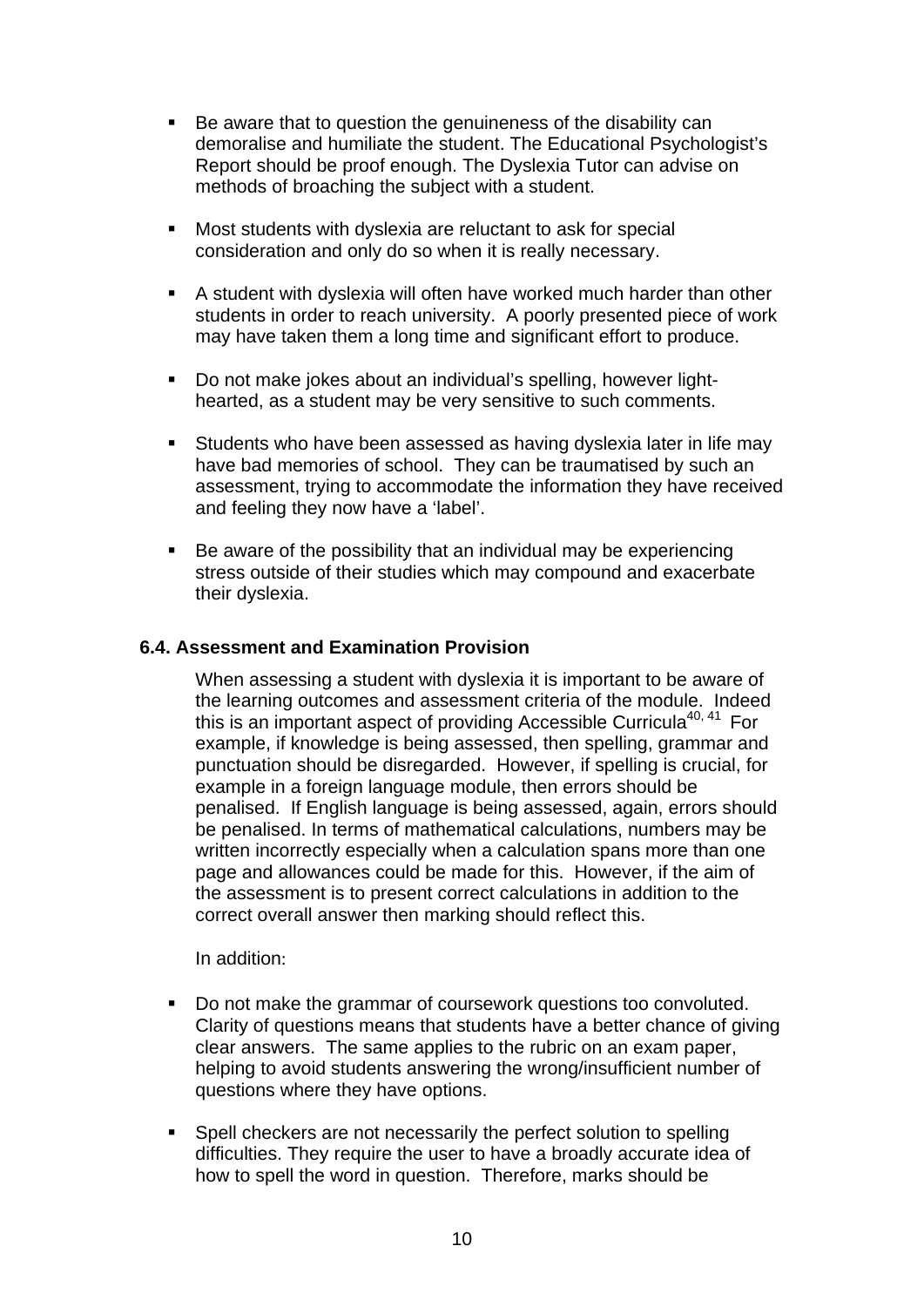awarded for core information and not deducted for spelling, grammar and punctuation errors where possible.

- When marking, comments should always aim to be constructive and give sufficient detail for the student to make changes in the future. Academic criticism, however constructive, may be a new concept and comments should be written so that the essay rather than the writer is being criticised. Negative comments which touch upon a student's disability should not be made.
- Extensions to deadlines may be necessary because a student is a slow reader or has taken longer to process or write his/her thoughts, or they may have misread the deadline date. However, repeatedly requiring extensions is rarely helpful as it can result in conflicting deadlines, particularly for joint honours programmes. If this situation appears, the Dyslexia Tutor can advise departments on developing a revised assessment schedule covering a longer period of time, e.g. a semester or complete academic year.
- If a student is assessed as having dyslexia during the course of an academic year, course work completed in that year should be considered for re-marking where practically possible. The academic performance of the student before her/his assessment should be considered at the end of year examinations board.
- It is commonly considered that students are awarded extra time in examinations to correct their spelling, grammar and punctuation. However, extra time is more commonly recommended because of students' slower processing speed and/or writing skills. Examiners should not penalise spelling, grammar or punctuation errors when marking scripts unless such precision forms an essential part of the assessment for the module.
- It is recommended that students use an appropriate method to identify their examinations and coursework as that of a student with dyslexia. The ADSHE guidelines based on the Report of the National Working Party on Dyslexia in Higher Education, 1999 suggest: "that examiners marking the work of a dyslexic candidate should be alerted to those difficulties and take them into consideration when marking. This will, to some extent, contravene the principle of anonymity. However, it may be argued that without this the dyslexic candidate will be unfairly discriminated against and this in itself would contravene the principle of equality of opportunity. Students should therefore be given the option of whether or not to flag their work for markers". The script can then be marked without attention to spelling, grammar and punctuation, as appropriate. See also 6.5. below. As this compromises anonymity, such disclosure should be voluntary.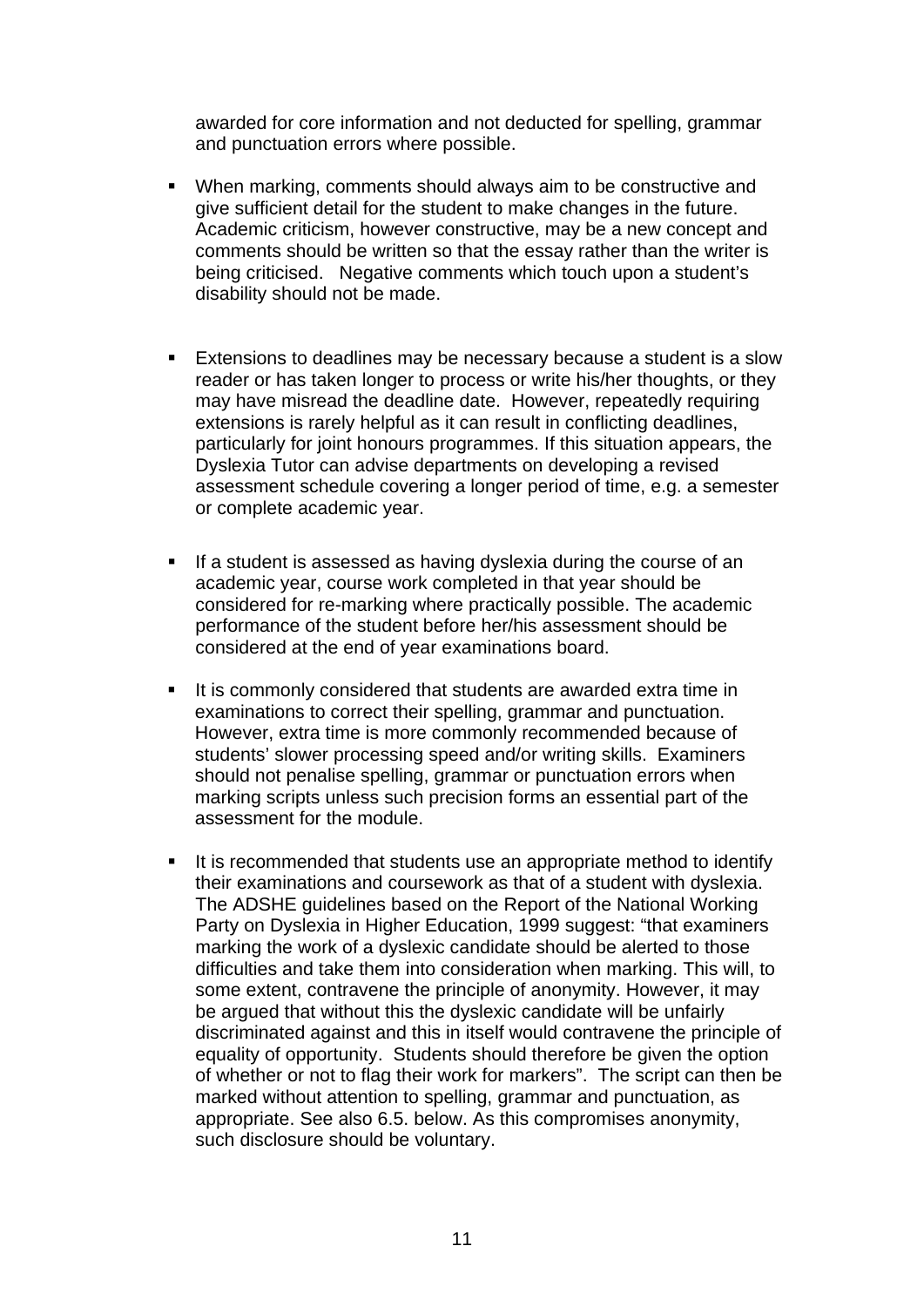# **6.5. Marking**

It is recommended that Departments adopt the (ADSHE) policy towards marking.

- When marking coursework mark for content and do not penalise spelling, grammar or punctuation unless this forms an integral part of the assessment (e.g. certain types of foreign language work).
- It is suggested that a different colour ink (other than red) is used when marking written work as red ink is often associated with negative experiences at school and college.
- Be constructive when giving feedback noting both the positive and the negative aspects of a student's work. The focus should be to encourage the learner to progress and develop their skills so as to help them maintain self-esteem.
- **If a piece of work is not well presented, it should be marked for content** only, unless the layout of the work is being assessed.

# **6.6. Alternative Forms of Assessment**

In certain circumstances students may need additional support other than extra time such as access to a PC, scribe, a *viva voce*, or a structured presentation. A *viva voce* may be considered if for example fact based knowledge is being examined. In the case of professional examinations or where accuracy in written language is essential this may not be an option.

Whilst ensuring that a reasonable adjustment is made, academic standards must not be compromised. Where possible, the student should be involved in discussions concerned with an alternative assessment format. If no adjustment can be made, the grounds on which this decision has been reached must be clearly stated. Reviewing the assessment methods of a complete academic year by means of a module review ensures that any appropriate reasonable adjustments for students with SpLDs are considered and put in place.

Establishing alternative forms of assessment is often a time-consuming process. Reviewing the assessment methods of a complete academic year in advance is often a useful way of examining the issue $40,41$ .

#### **7. Support Available for Students with Dyslexia**

There is a wide variety of support available for students with dyslexia. It is recommended that students are referred to the Disability Office so their needs can be assessed.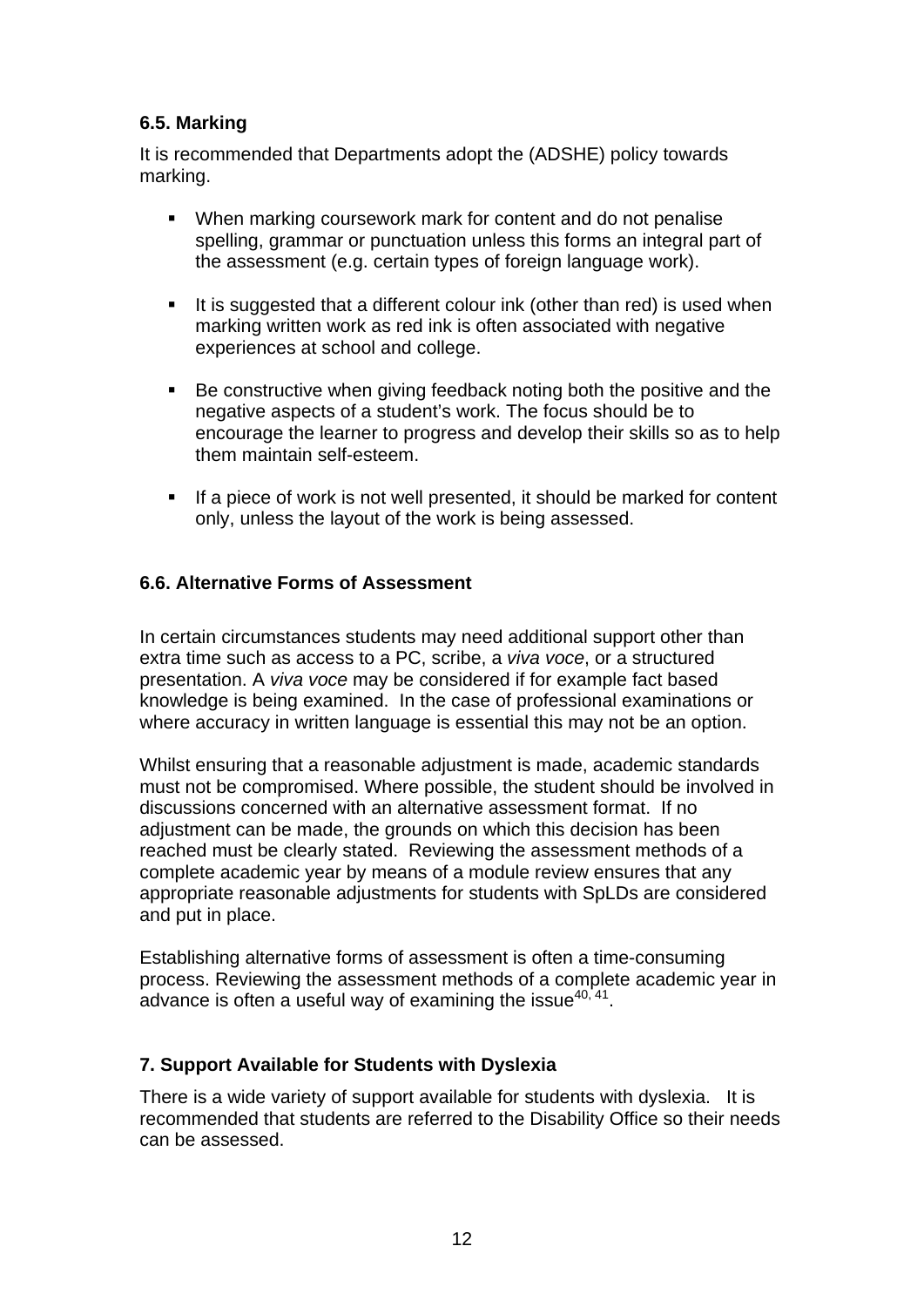# **7.1. Assessment of Dyslexia**

In many cases students with dyslexia declare their disability on their UCAS application. In the University's handling of applications, students are asked to provide a copy of their Educational Psychologist's report and a copy of a Needs Assessment if one has been carried out. These reports recommend the type of support needed by the student. However, many students are assessed for the first time whilst studying at University. The different learning, teaching and assessment methods used in Higher Education can often highlight longstanding difficulties that had previously not been formally assessed.

If you suspect that a student may have dyslexia you should tactfully bring this to their attention and suggest that they contact the Disability Office to make an appointment to see a Disability Caseworker. After discussing their difficulties, they may be referred to an Educational Psychologist for a formal assessment.

The Disability Office cannot fund Educational Psychologist assessments. Students who require financial assistance to meet the cost of an assessment should contact colleagues in the Money Advice - Student Financial Aid Office, where funding may be available through the Financial Contingency Fund. The process is relatively straightforward but it is recommended that students are referred to the Disability Office who will guide the student through the necessary steps.

If a student is confirmed as having dyslexia, this may enable them to access a variety of support provisions. These may include, extra time during examinations or alternative assessment, consideration for spelling, grammar and punctuation. External funding (in the majority, but not all cases) can provide computer equipment including specialist software, recording devices for use in lectures and seminars, and specialist dyslexia-specific study skills tuition.

# **7.2. The University Disability Office**

The University Disability Office provides a wide range of support services for those with disabilities. The main office is based in the Student Support Services Department, Ground Floor, Keir Hardie Building. The Office also has an Assessment and Training Centre for Students with Disabilities which is located in the Grove extension, directly opposite Union House.

The team consist of:

- **-** Disability Office Manager service management and development
- **Caseworkers**  a comprehensive advice and information service for students from initial enquiries prior to application and throughout their chosen course of study.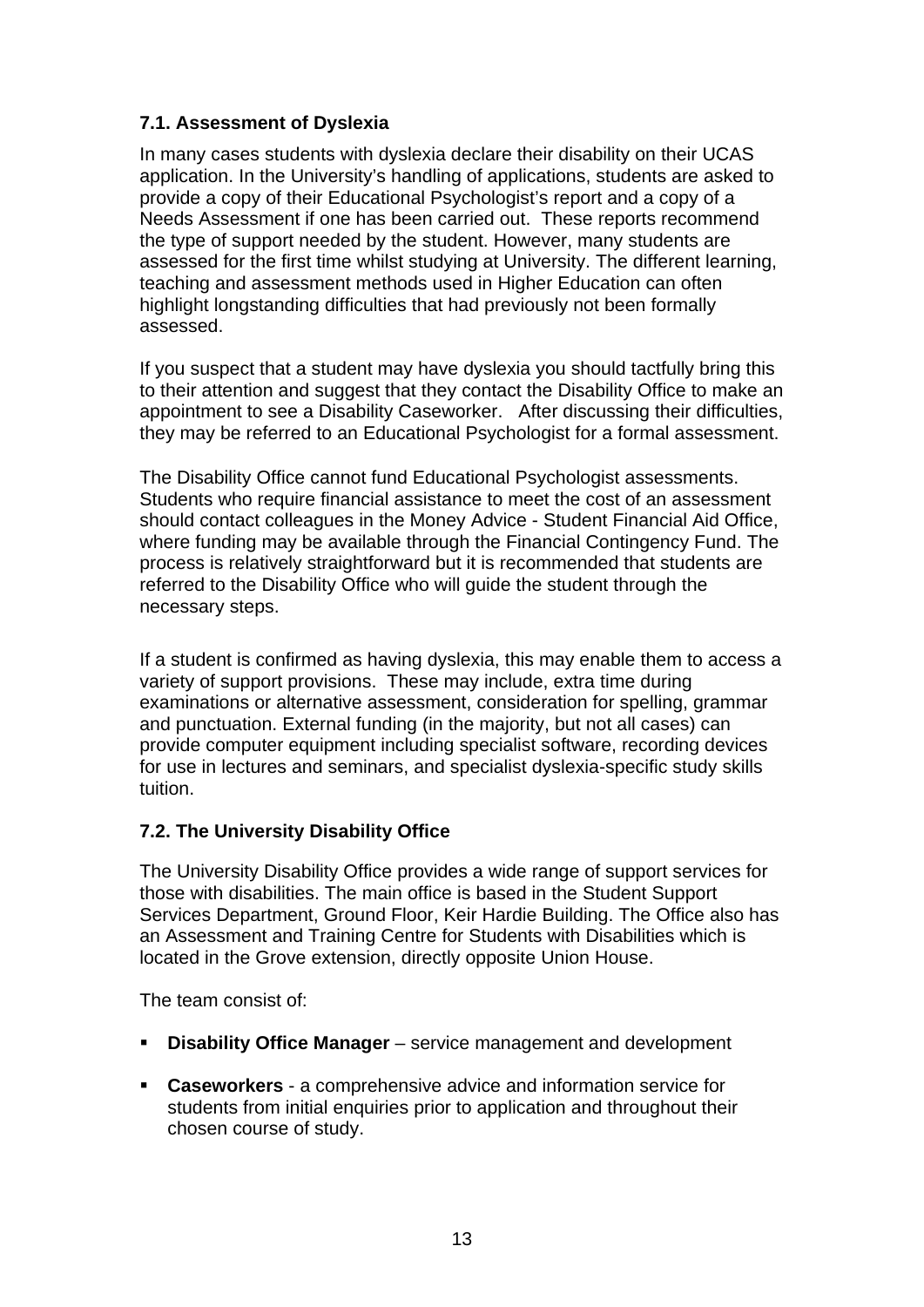- **Dyslexia Tutor –** one to one tutorials and group presentations & workshops for students with dyslexia.
- **IT Support Officer** a help desk service to resolve problems with specialist technology and advice and training for students on the use of general and specialist software
- **Mental Health Coordinator –** advice and information for staff and students, individual student support and coordination with NHS Mental Health Services
- **Assessment Officer** an assessment that considers the effects of disability on study, makes recommendations for support (equipment, personal and consumable) and the associated costs. The assessment forms part of the process of securing external funding (see also 7.1).
- **Support Coordinator** organises note-taking and human support.

#### **8. Referral**

Should you consider that a student has dyslexia, please feel free to contact the Disability Office to discuss this in more detail. Arrangements can be made for a student to have an assessment by an Educational Psychologist. Should the student have dyslexia, this can unlock funding to pay for a variety of support measures. These can include equipment and specialist tuition. Examination concessions, such as extra time or the option to type answers, can also be arranged.

# **9. Contact Details**

The Disability Office is situated in the Student Support Services Department in Keir Hardie Building and can be contacted on 01792 602000 (x2000) or email disability@swan.ac.uk.

#### **10. Further Information**

British Dyslexia Association: www.bda.org.uk

The Dyslexia Institute: http://www.dyslexia-inst.org.uk

The National Attention Deficit Disorder Information and Support Service (ADDISS): http://www.addiss.co.uk

SKILL, National Bureau For Students With Disabilities, (1992). Students with Disabilities in Higher Education – A Guide for all Staff.

Gilroy, D., Miles, T.R., 1995, Dyslexia at College, Routledge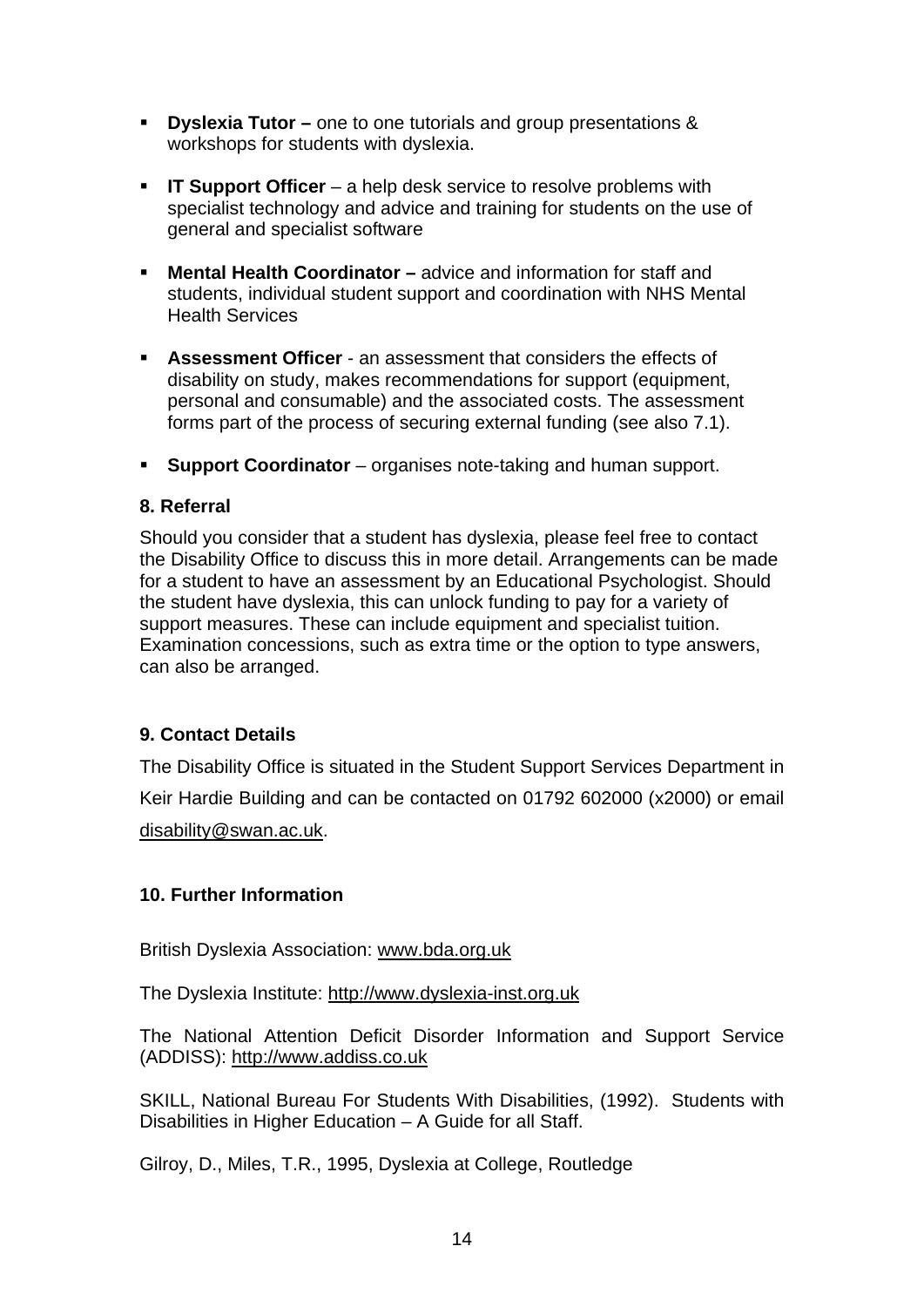Miles, T.R., 2004, Dyslexia and Stress, Whurr, London.

Association of Dyslexia Specialists in Higher Education Documents: http://www.adshe.org.uk

 Reasonable Adjustments in Academic Departments : http://www.adshe.org.uk/docs/Reasonable%20Adjustments%20in%20Acade mic%20Departments.doc

Guidance for Good Practice: Institutional Marking Practices for Dyslexic Students: http://www.adshe.org.uk/docs/Marking%20Guidelines.doc

# **11. REFERENCES**

- 1. Dyslexia Institute, 2004, What is Dyslexia? Accessed 26<sup>th</sup> January, 2006 from: http://www.dyslexia-inst.org.uk/faqs.htm#What\_is.
- 2. Portwood, M., 2000, Understanding Developmental Dyspraxia, David Foulton Publishers, London.
- 3. Eckersley, J., 2004, Coping with Dyspraxia, Sheldon Press.
- 4. Shalev, R.S., Monor, O., Gross-Tur, V., 2005, Developmental dyscalculia: a prospective six-year follow-up, *Developmental Medicine Child Neurology*, 47, 121-125.
- 5. Conrad, P., 2004, Cold comfort: mothers, professionals and attention deficit disorder, *Health*, 8, (4), 529 – 531.
- 6. Valentine, D.P., 1998, A comprehensive guide to attention deficit disorders in adults: Research, diagnosis and treatment, *Social Work Health Care,* 26, 89 – 91.
- 7. United Kingdom, 2001, Parliament, Special Educational Needs and Disability Act, 2001, Queen's Printer of Acts of Parliament, accessed  $15<sup>th</sup>$  July, 2005 from: http://www.hmso.gov.uk/acts/acts2001/20010010.htm
- 8. Quality Assurance Agency, 1999, Code of Practice for the Assurance of Academic Quality and Standards in Higher Education, Section 3: Students with Disabilities, p3 section 6. Accessed on  $26<sup>th</sup>$  January, 2006 from: http://www.qaa.ac.uk/academicinfrastructure/codeOfPractice/section3/ COP\_disab.pdf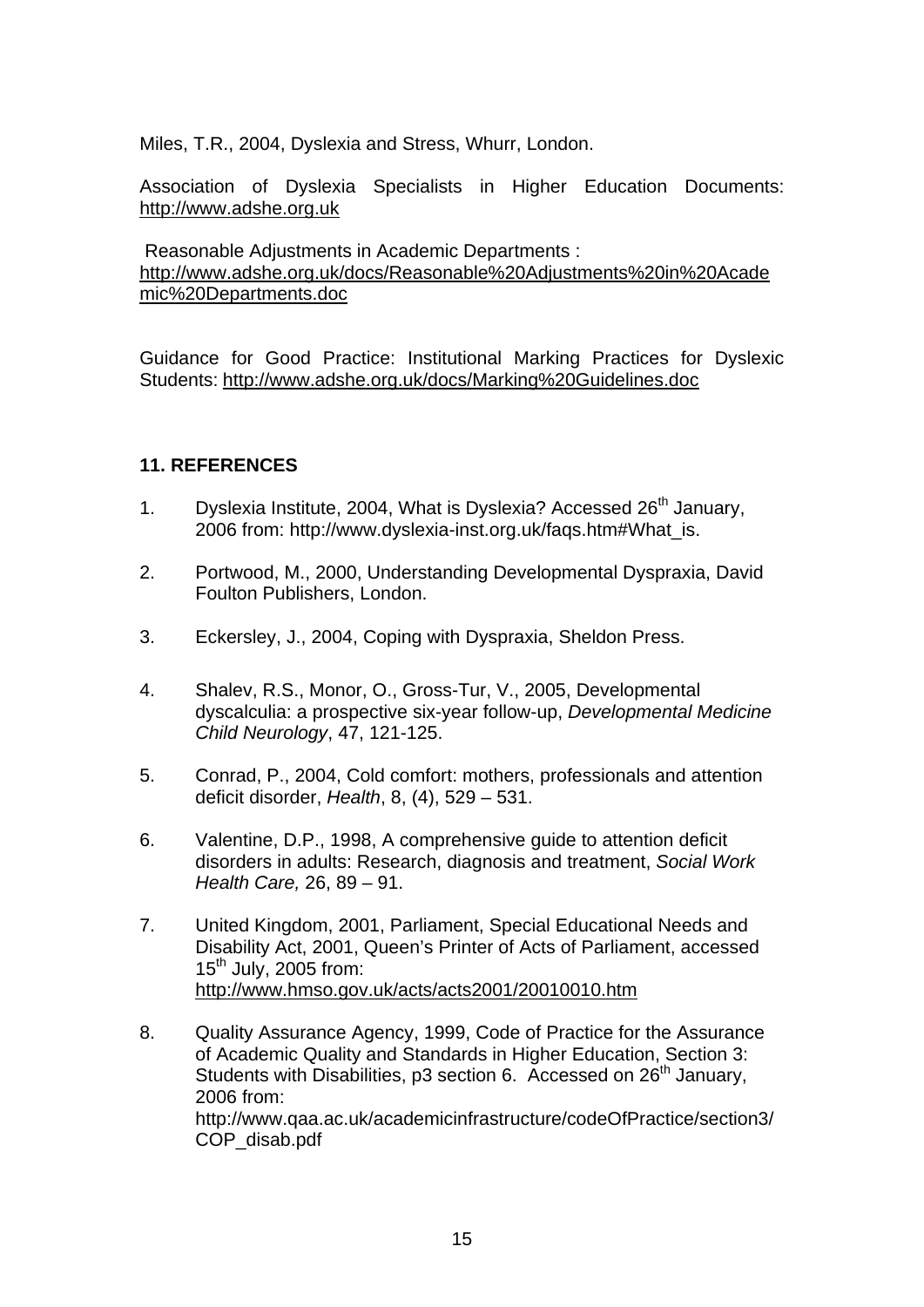- 9. Association of Dyslexia Specialists in Higher Education, 2004, Reasonable Adjustments in Academic Departments. Accessed on 26/01/06 from: http://www.adshe.org.uk/docs/Reasonable%20Adjustments%20in%20 Academic%20Departments.doc
- 10. British Dyslexia Association, What is Dyslexia? Accessed on 26<sup>th</sup> January 2006: http://www.bdadyslexia.org.uk/extra329.html
- 11. Funnell, E., Stuart, M., 1995, Learning to Read: Psychology in the Classroom, Blackwell, Oxford.
- 12. Thomson, M.E., 1984, Developmental Dyslexia, 3<sup>rd</sup> edition, Whurr, London.
- 13. Snowling, M., 2000, Dyslexia, Blackwell, Oxford.
- 14. Smith-Spark, J.H., 2004, Dyslexic students have more everyday cognitive lapses, *Memory*, 12, 174 – 182.
- 15. Morgan, W. P., 1896, A Case of congenital word-blindness, *British Medical Journal*,7 November, p. 1378.
- 16. Beaton, A.A., 2004, Dyslexia, Reading and the Brain, Psychology Press, Hove.
- 17. Galaburda, A.M., Casalis, S., 1995, Dyslexia and development. Neurobiological aspects of extra-ordinary brains, *Annee Psychologique*, 95 (4), 722 – 723.
- 18. Stein, J., 2000, The neurobiology of reading difficulties *Prostoglandins, Leukotrienes and Essential Fatty Acids*, 3, 109 – 116.
- 19. Stein, J., (2004), Dyslexia Genetics in Dyslexia in Context edited by G. Reid and A. Fawcett. London. Whurr.
- 20. Francks, C., MacPhie, I.L., Monaco, A.P., 2002, The genetic basis of dyslexia, *Lancet Neurology*, 2002, **1**, 483 – 490.
- 21. Mennell, P., McAnally, K.L., Stein, J.F., (1999), Psychophysical sensitivity and physiological response to amplitude modulation in adult dyslexic listeners. *Journal of Speech, Language and Hearing Research*, 42, 797 – 803.
- 22. Galaburda, A.M., Duchaine, B.C., 2003, Developmental disorder of vision, *Nuerologic Clinics*, 21 (3), 687.
- 23. Stein, J., 2003, Visual motion sensitivity and reading, *Neuropsychologia*, 41, (13), 1785 – 1793.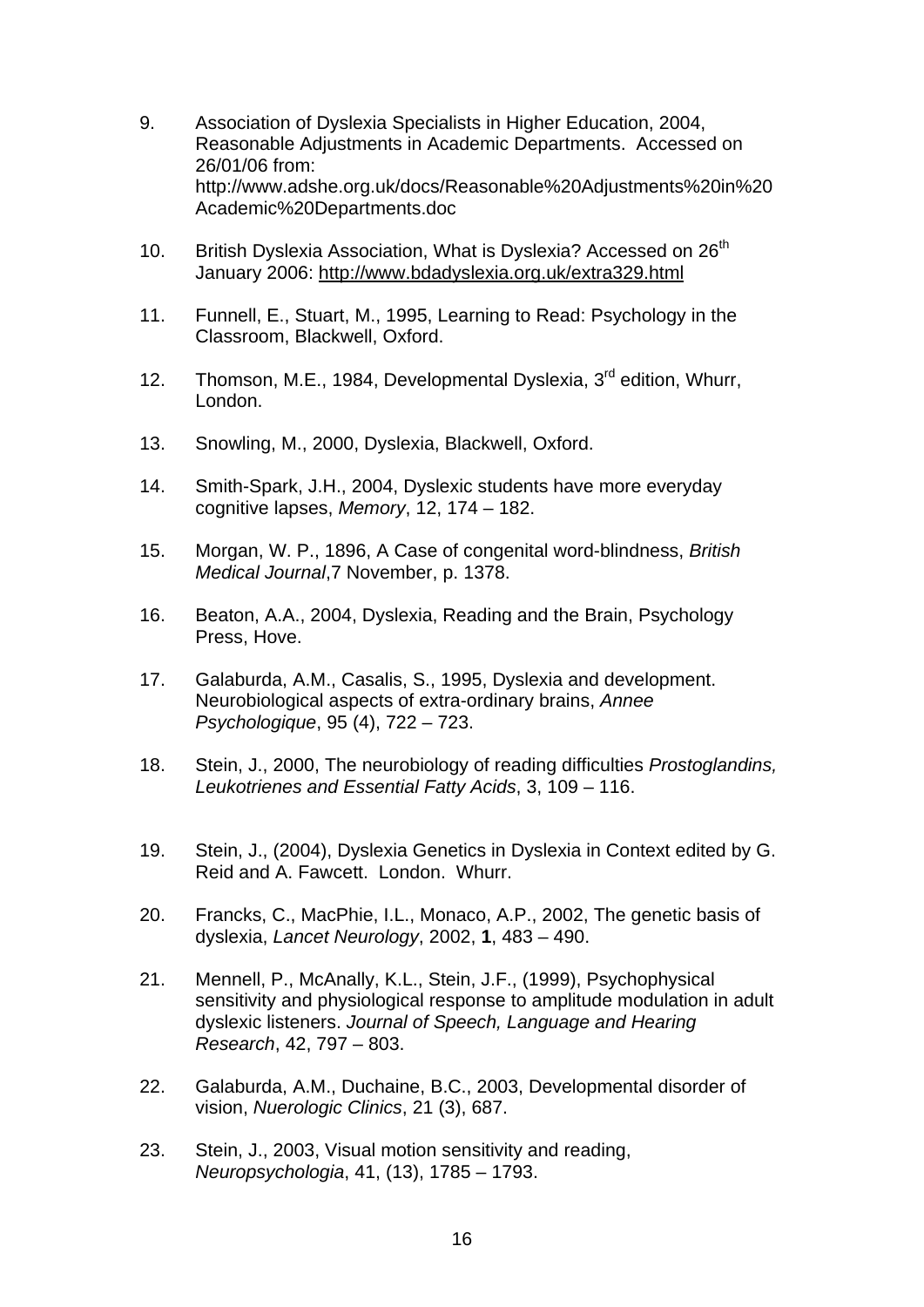- 24. Nicolson, R.I., Fawcett, A.J., Berry, E.L., Jenkins, I.H., Dean, P. and Brooks, D.J., (1999), Association of abnormal cerebellar activation with motor learning difficulties in dyslexic adults, *The Lancet*, **353**, 1662-8.
- 25. Demonet, J.F., 2002, Developmental dyslexia: Role of brain imaging, *Archives De Pediatrie*, 9, 268S-270S, Suppl. 2.
- 26. Eden, G.F., Wood, F.B., Stein, J.F., 2003, Clock drawing in developmental dyslexia, *Journal of Learning Disabilities*, 36 (3), 216 – 228.
- 27. Jenner A.R., Rosen, G.D., Galaburda, A.M., 1999, Neuronal asymmetries in primary visual cortex of dyslexic and non-dyslexic brains, *Annals of Neurology*, 46 (2), 189-196.
- 28. West, T.G., (1997), In the Mind's Eye: Visual Thinkers, Gifted People with Learning Difficulties, Computer Imaging, and the Ironies of Creativity, Prometheus, UK.
- 29. National Working Party on Dyslexia in Higher Education, 1999, *Dyslexia in Higher Education: policy, provision and practice*, University of Hull.
- 30. Gilroy, D., Miles, T.R., 1995, Dyslexia at College, Routledge.
- 31. Wilkins, A., 2003, Reading through colour: How coloured filters can reduce reading difficulty, eye strain, and headaches. Wiley.
- 32 Evans, B.J.W., Dyslexia & Vision, 2001, Whurr, London.
- 33. Irlen Syndrome/ Scotopic sensitivity. Accessed on 26<sup>th</sup> January from: http://www.irlen.com/index\_sss.html
- 34. Turner, M., 1997, Psychological Assessment of Dyslexia, Whurr, London.
- 35. Miles, T.R., Miles, E., 1999, Dyslexia and Mathematics, Routledge.
- 36. British Dyslexia Association, Dyscalculia, Dyslexia and Maths. Accessed on 26<sup>th</sup> January 2006 from: http://www.bdadyslexia.org.uk/dyscalculia.html
- 37. Miles, T.R., 2004, Dyslexia and Stress, Whurr, London.
- 38. Buzan, T., Buzan, B., 2000, The Mind Map Book, BBC Worldwide, London.
- 39. Association of Dyslexia Specialists in Higher Education, 2004, Guidance for Good Practice: Institutional Marking Practices for